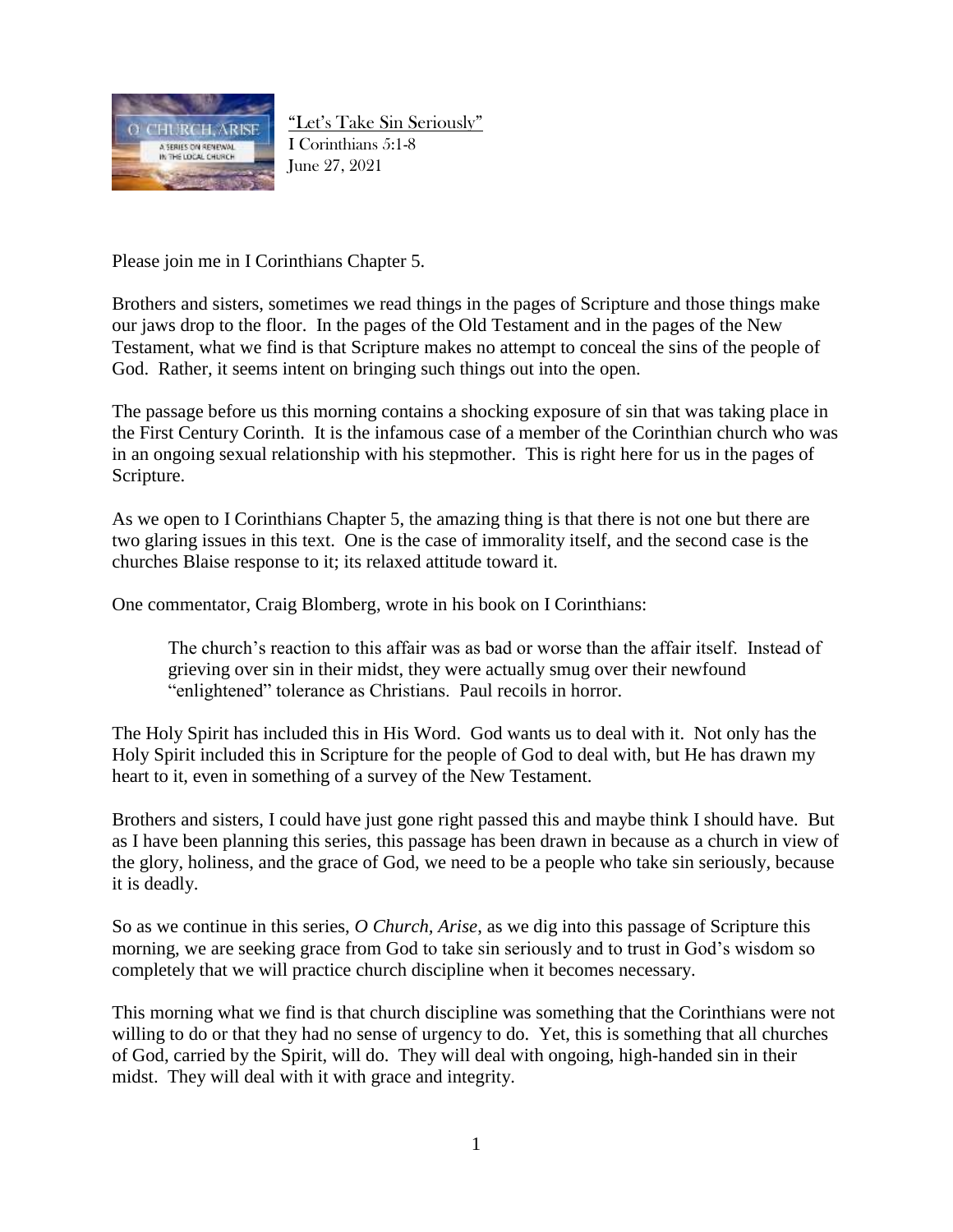This comes to us from the heart of God through the Apostle and it comes to us with something of a strong tone. The Lord prompted Paul to deal with this head-on. So let's see how he began in I Corinthians Chapter 5 and Verses 1 and 2:

### **1 It is actually reported that there is sexual immorality among you, and of a kind that is not tolerated even among pagans, for a man has his father's wife. <sup>2</sup>And you are arrogant! Ought you not rather to mourn? Let him who has done this be removed from among you.**

So as Paul stood beside himself dealing with this situation, we can see very plainly that there are two aspects of this that I mentioned in our introduction. First, was the ongoing sexual immorality, this relationship that was being tolerated by the church of Corinth. Second, the church was so relaxed and even arrogant with this sin that was happening in their midst.

Paul said, And you are arrogant! And you are a boastful church! So the nature of that arrogance is something that we can wonder and ask about. It could have been that they were arrogant in view of this sin, as many would understand it to be. Or it could have been that they were arrogant in spite of it, or maybe a mixture of both.

So it could have been that there was just a relaxed attitude about it; some people in the church, saying, So these two are attracted to each other. So she was involved with his father first. So they found each other and they love each other. Afterall, love is love. Maybe they are just meant to be together and, after all, aren't we people saved by grace. We are people righteous in Christ.

So there could have been this kind of attitude of arrogance in view of this sin that was taking place, or it could have been in spite of it. It could have been something that they were continued to view themselves as such a mature and healthy church, even in the midst of things that were happening like this.

The church of Corinth, it was a puffed up church. You see this all through the pages of Scripture. That language of them being puffed up is used repeatedly. They were measuring their maturity in their so-called ability, which was actually something that was not good, to kind of dress up Gospel teaching in the language of the sophistry of the day.

Others view their maturity in view of their ability to speak in tongues and have ecstatic experiences. That comes later in the book of First Corinthians. But one way or the other, Paul was saying, You cannot view yourself as mature in Christ if harmful, sinful patterns are being allowed to go unchecked, unconfronted, undealt with.

So Paul said, Ought you not rather to grieve? Shouldn't you be mourning over this? It is interesting that Paul used the language of bereavement. You should be in sorrow over this! We are reminded, brothers and sisters, that sin is deadly. Sin kills.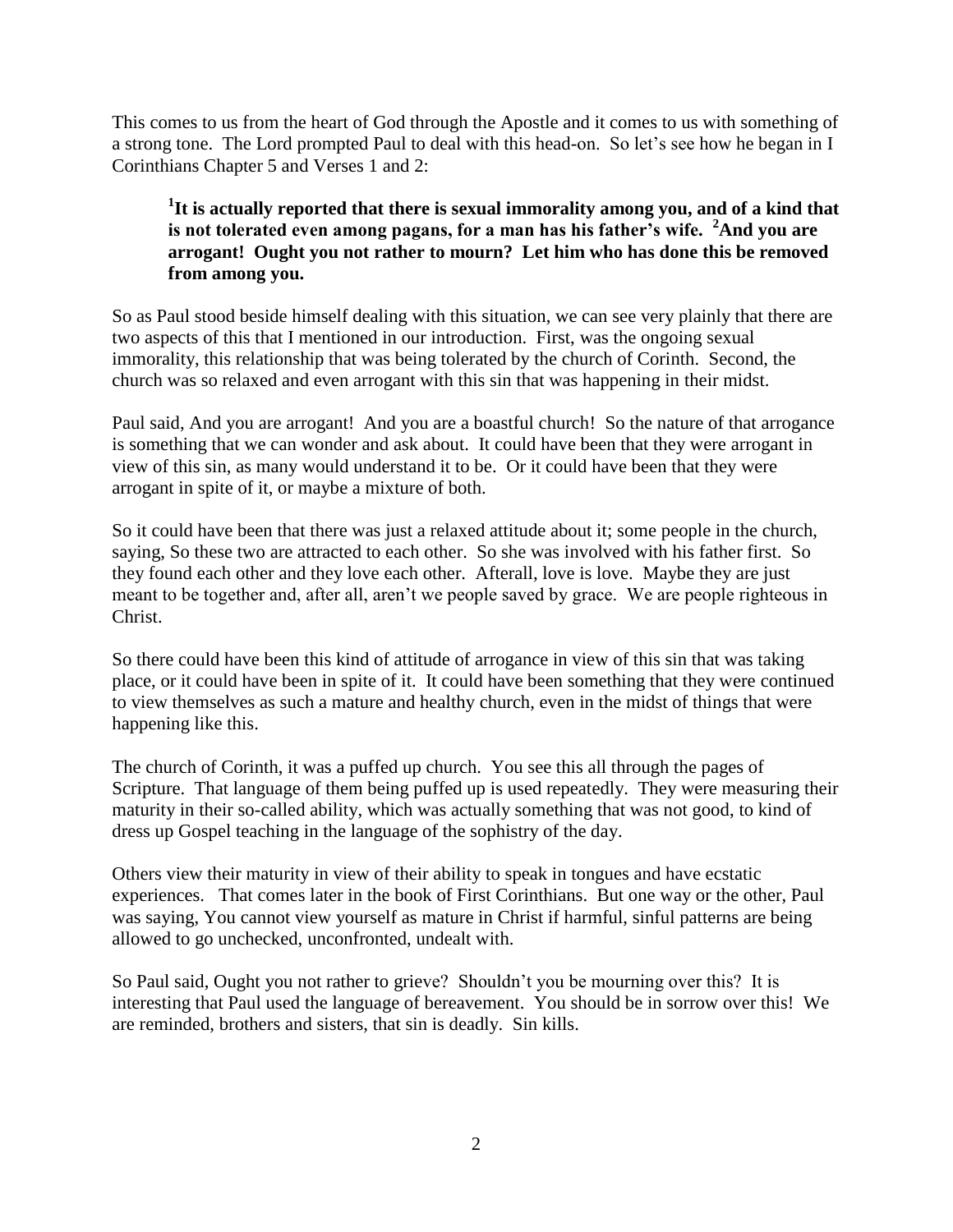Sin kills relationships. Sin can destroy churches. Sin can deaden the human soul. So these concerns were weighing on Paul's heart, and he said, This person should have already been removed from among you.

Paul had heard reports about what was happening and he was saying that excommunication ought already to have taken place with that man. Part of us wonders what happened to the woman. Where was she. Something within me takes notice of the fact that it is the exact opposite of what happened in John Chapter 8.

There was the woman caught in adultery and we wonder what happened to the men. In this situation it is the man and we wonder what happened to the woman. Most likely, she was not a member of the church. She was probably not saved. So, hence, the church's responsibilities with her were not the same as what it was to the man.

But Paul was saying that excommunication should have happened. Church discipline in excommunication is a biblical reality. Whenever there is someone who is continuing in a pattern of sin, feeling entitled in sin, even as brothers and sisters and leaders are pleading with them to repent in view of the clear teaching of Scripture, they are to be removed from the church.

As we proceed in this portion of Scripture, we see that there are two reasons why as laid out before us in this text. One, we will see that this is for the good of the person who is sinning. It is ultimately to shake them up and to awaken them to what is happening and to their need for repentance. It is good for the person sinning and it is for the good of the church community as well.

We will see this unfold as we see what is here in this passage of Scripture. First of all, church discipline takes place for:

#### **1. The overall good of the person sinning (5:3-5)**

Take a look at what it says as we continue into Verses 3 through 5. Paul said:

#### **3 for though absent in body, I am present in spirit; and as if present, I have already pronounced judgment on the one who did such a thing. <sup>4</sup>When you are assembled in the name of the Lord Jesus and my spirit is present, with the power of our Lord Jesus, <sup>5</sup> you are to deliver this man to Satan for the destruction of the flesh, so that his spirit may be saved in the day of the Lord.**

As we deal with this passage of Scripture, let that final phrase be paramount in our eyes. Why did all of this take place? So that his spirit may be saved in the day of the Lord. This was not punitive. This was redemptive. It was not meant to bring harm. It was meant to rescue by turning somebody from their sin back into the grace of the Lord.

We need discipline, brothers and sisters. We have all got seeds of rebellion still lingering within us. I remember a story that I heard a pastor tell. It was the story of a mom and her son who were in an airport terminal. They were in that airport terminal, waiting for the boarding of their flight.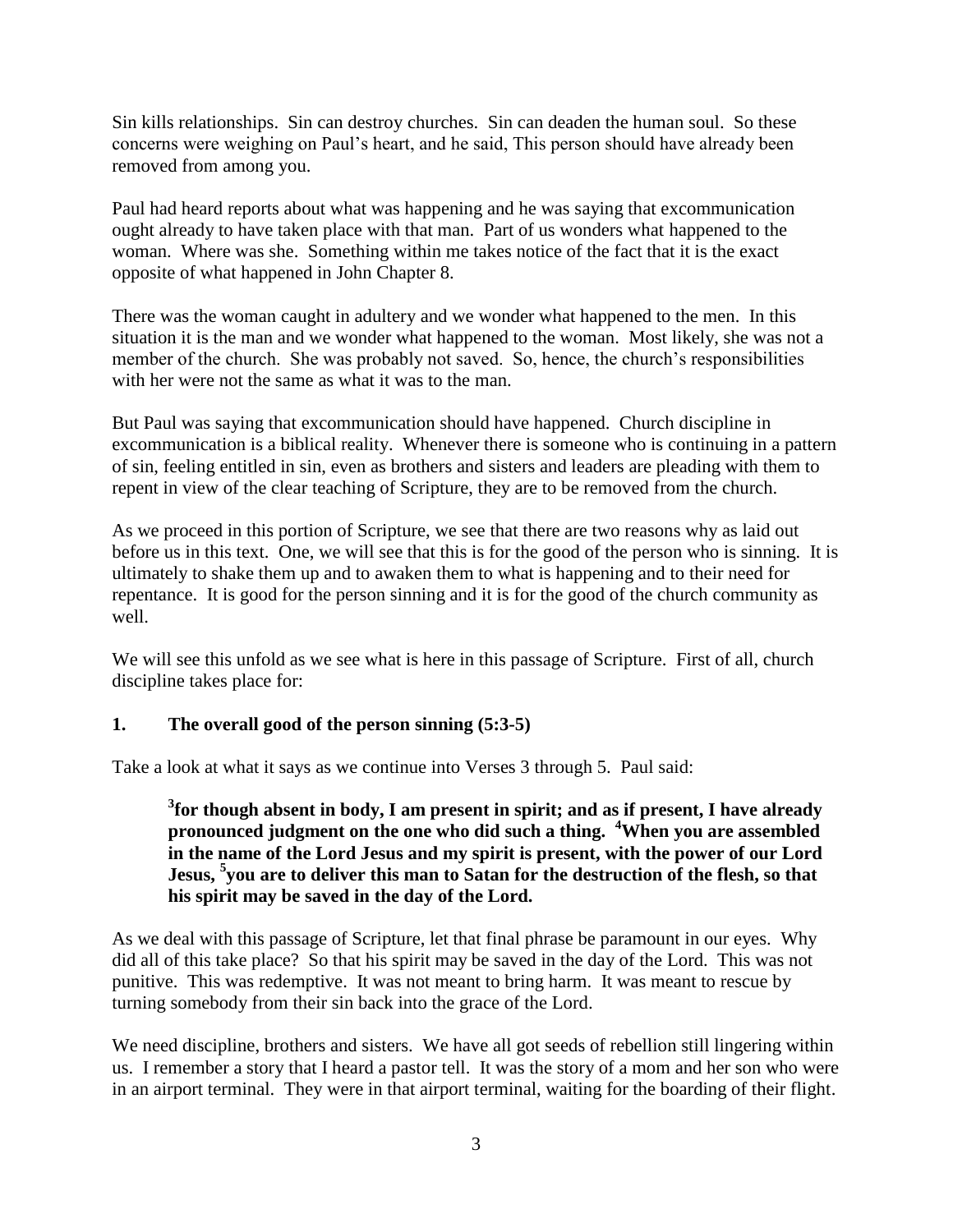The waiting area was full of people. The little boy was about five-years-old and he was being a bad boy! He was doing things that bad boys do. He was running the whole area like a wild man. He was making all kinds of noise and going up to people who were trying to relax and bothering them and throwing toys all around.

The young mom was desperate. She finally got the boy close to her and was pleading with him, saying, Son, please listen to your mommy. I need for you to calm down. I need for you to be quiet. I need for you to be a good boy.

The little boy got close to his mom. He put his hands on her face and he said, Noooooo! and he went running around the terminal once again. What is going to happen in the life of that boy as he grows into maturity if he keeps going unchecked? What does that little boy need?

He needs a whooping? The d word for whooping is discipline. He needs correction. There needs to be some painful consequences applied so that the child will wake up, understanding that rebellion leads to pain. And that is a mercy.

Likewise, even as people who have the grace of Christ for forgiveness, we still have that seed of Adam. We still have lingering sin that can lead us to walk in the exact opposite way of the will of the Lord that Christ is calling us back to.

Here in the situation in this passage, we see a person that was evidently in ongoing intimate relationship with his father's wife, and nobody was disciplining him. So Paul was telling the church to wake up! We are all capable of it and it is a mercy of God that we, brothers and sisters in Christ, keep each other in check.

As we keep each other in check by God's grace, it does not always lead to something this extreme. But when it comes to something this extreme, when there is an ongoing pattern of high-handed sin, the call of Scripture is the call to excommunication.

Paul put in very serious terms here when he said

# **5 you are to deliver this man to Satan for the destruction of the flesh**

Wow! That is serious language. What is that talking about? We read in Colossians Chapter 1 and Verses 13 and 14 that God,

#### **<sup>13</sup>He has delivered us from the domain of darkness and transferred us to the kingdom of his beloved Son, <sup>14</sup>in whom we have redemption, the forgiveness of sins.**

By God grace, there is a transfer that occurs from one domain to another. Paul was saying, By your prayer and by this act of excommunication, he is to be transferred back from the one domain to the other, where he will be exposed to satanic fury and be shocked back into his senses. If I understand this correctly, that is what Paul was saying.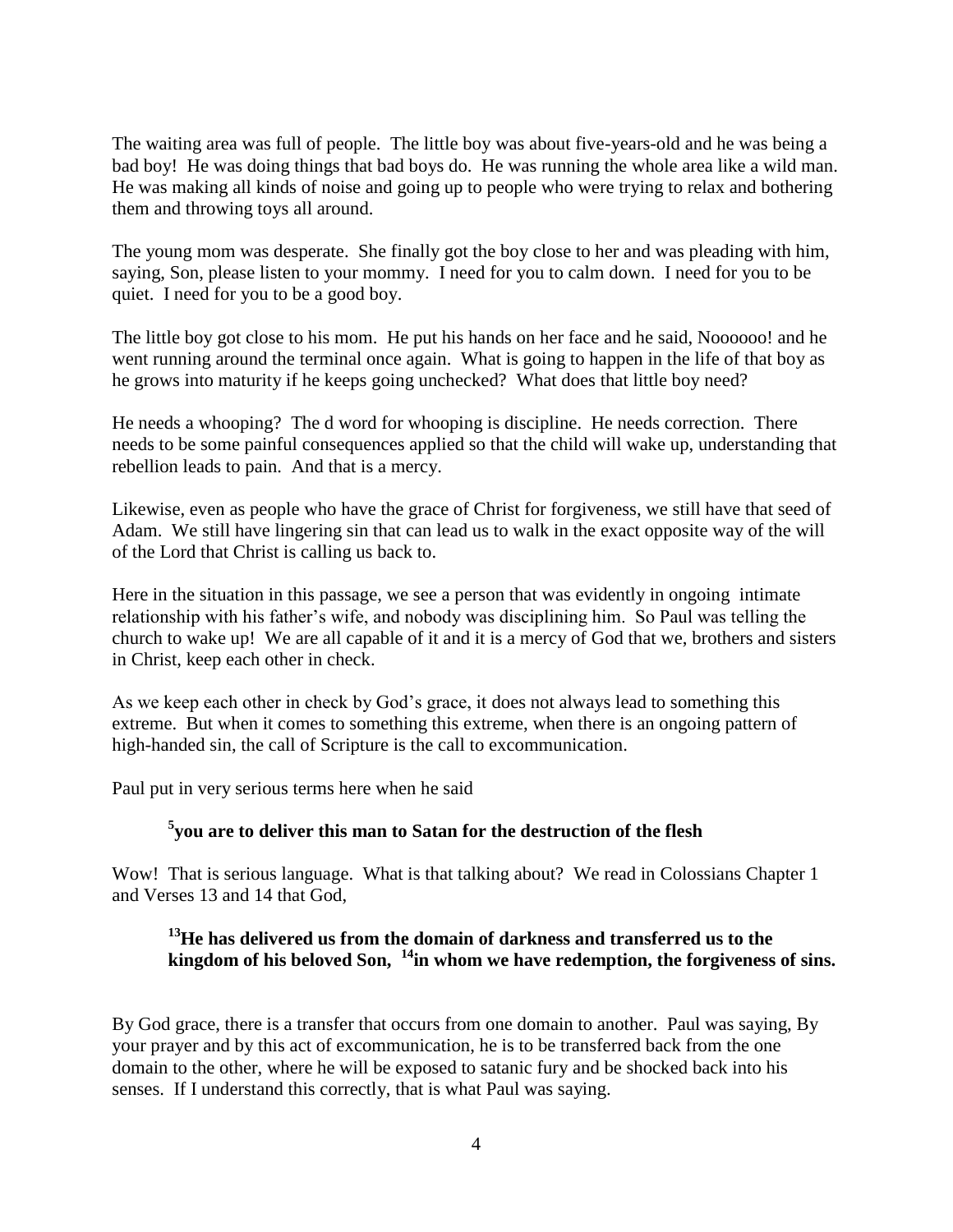It is so amazing because in the pages of Scripture we see that Paul in Ephesians Chapter 6 told the church to take shelter. Do you remember Ephesians Chapter and Verses 10 through 20—the full armor of God? Put on the full armor of God. Putting on the protection that God has given us against the enemy; against the evil one who would love to destroy us.

Here in this situation, Paul was saying, He needs to be stripped of his membership because he needs to be rattled awake. He needed a defibrillator to get woken up. Shocked back into his senses, for the salvation of his soul, Paul said. Wow!

Once exposed to the fury of satanic affliction in a way that seems comparable to Job, except Job was the other side of the equation. Job was a righteous man. Do you remember in Job Chapter 2, though? The hedge was removed. Satanic affliction was allowed so there would be a demonstration in Job's life of the perseverance of the saints.

In this situation it was for the sake of discipline. Let him be exposed to satanic attack. Let the hedge be removed. Then perhaps he would go on to experience things in his physical flesh comparable to what Job experienced and he would do so by the allowance of God.

There is a Satan. Satan is real but in the end, Satan is God's Satan and Satan is under the sovereignty of God. But God can and does use Satan. That was the case in Job and this is what we are talking about here.

All of this needed to take place so that this man would be brought back into the glory of repentance by power and the work of the Spirit in his life, and him not being stiff-necked against the power of the Spirit in his life.

Taking this measure, as he responded to it, the grace of the Lord is unleashed in his life in such a way that he is brought back into the refuge of God. As he comes back into the refuge of God, he is welcomed back with eyes opened to the glory of God and with God's arms wide opened to him in a way that is reminiscent of the arms of the father of the Prodigal Son.

This man might be in a sense very much smelling like swine and experiencing degradation, but even still as he comes back into the fold, he will be received with joy cleansed by grace, clothed with royal robes, and given a ring on his finger, because this excommunication was not to be mean but was meant to bring him back into a humble and obedient walk with his Living Savior to turn him from sin back into the life of the Lord.

This is the vision that is here—that his spirit, that his soul might be saved. We notice that all of this was to take place in the Name and in the power of the Lord Jesus Christ. Brothers and sisters, what we are reading here is in fact in keeping with the explicit teaching of Jesus the Savior, who laid out an entire plan that leads to church discipline whenever Christians are living in high-handed sin.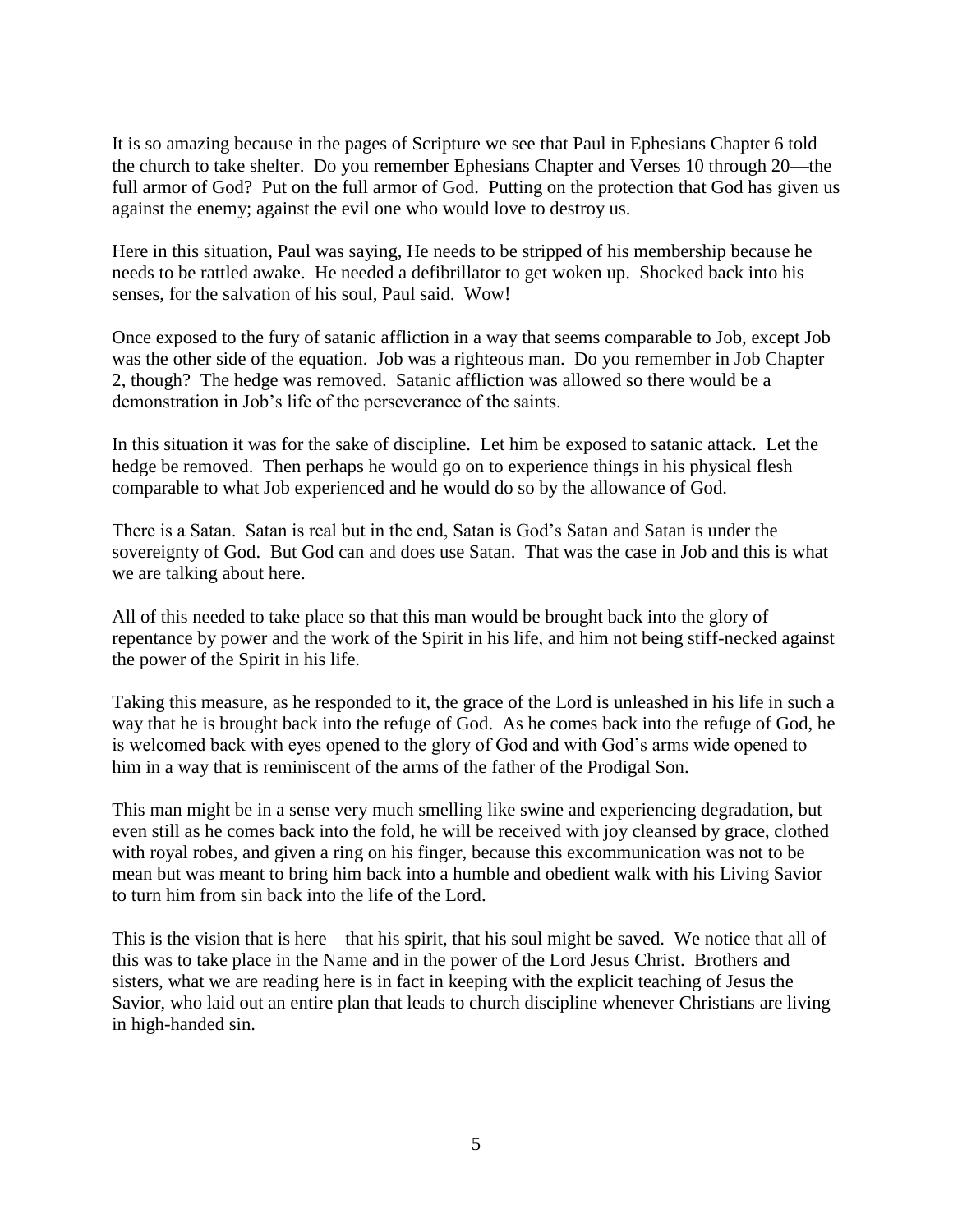In Matthew Chapter 18, we have this process of church discipline instructed by Jesus who is the Lord of the church. He laid this out in the context of personal grievances. It is recognized that this is something that is applicable wherever there are people with flippant attitudes living in sin that are present in the church. This is a means of grace to help people be awakened.

So we read Jesus' teaching. Matthew Chapter 18 and Verses 15 through 17:

# **<sup>15</sup>If your brother sins against you, go and tell him his fault, between you and him alone. If he listens to you, you have gained your brother.**

That's the whole point—gaining the brother from a lifestyle of open sin. First, notice that this whole process is to be in as narrow of a circle as possible. If you are aware of something that is happening in somebody's life, just go and help them with it individually. Just you and them.

And certainly if they are sinning against you personally before you involve everybody else on earth except them, go to them personally. It is so easy to talk to everybody on earth except them, when Jesus says to talk to them.

Then Paul continued:

# **<sup>16</sup>But if he does not listen, take one or two others along with you, that every charge may be established by the evidence of two or three witnesses.**

So you bring some people to be involved in helping this sin to be clarified in the eyes of the person that is practicing it.

In the case of a personal grievance, something that is personal just between you and another person, this does not mean that you go and get your two best friends and your aunt, people that are clearly going to take your perspective. It means you take a mature couple of brothers or sisters in Christ, who are going to be objective; who are going to be able to really look at the situation in a measured way.

Likewise, if there is ongoing damaging sin that is being practiced and it is something that a person is holding on to, you bring in mature followers of Jesus to try and bring them back to a walk with the Lord that is in keeping with what Scripture defines.

Then Jesus said next:

#### <sup>17</sup>**If he refuses to listen to them, tell it to the church. And if he refuses to listen even to the church, let him be to you as a Gentile and a tax collector.**

Now Jesus loved Gentiles and tax collectors and went to them but in terms of First Century Israel, Paul said to treat them as a person who does not believe; as an unbeliever. You need to be taking measures to win them to Christ, instead of acting as though they are a church member who is part of the body of Christ. Again, this is something that is meant to shake them up and help rattle some conviction in their hearts when used by the power of the Holy Spirit.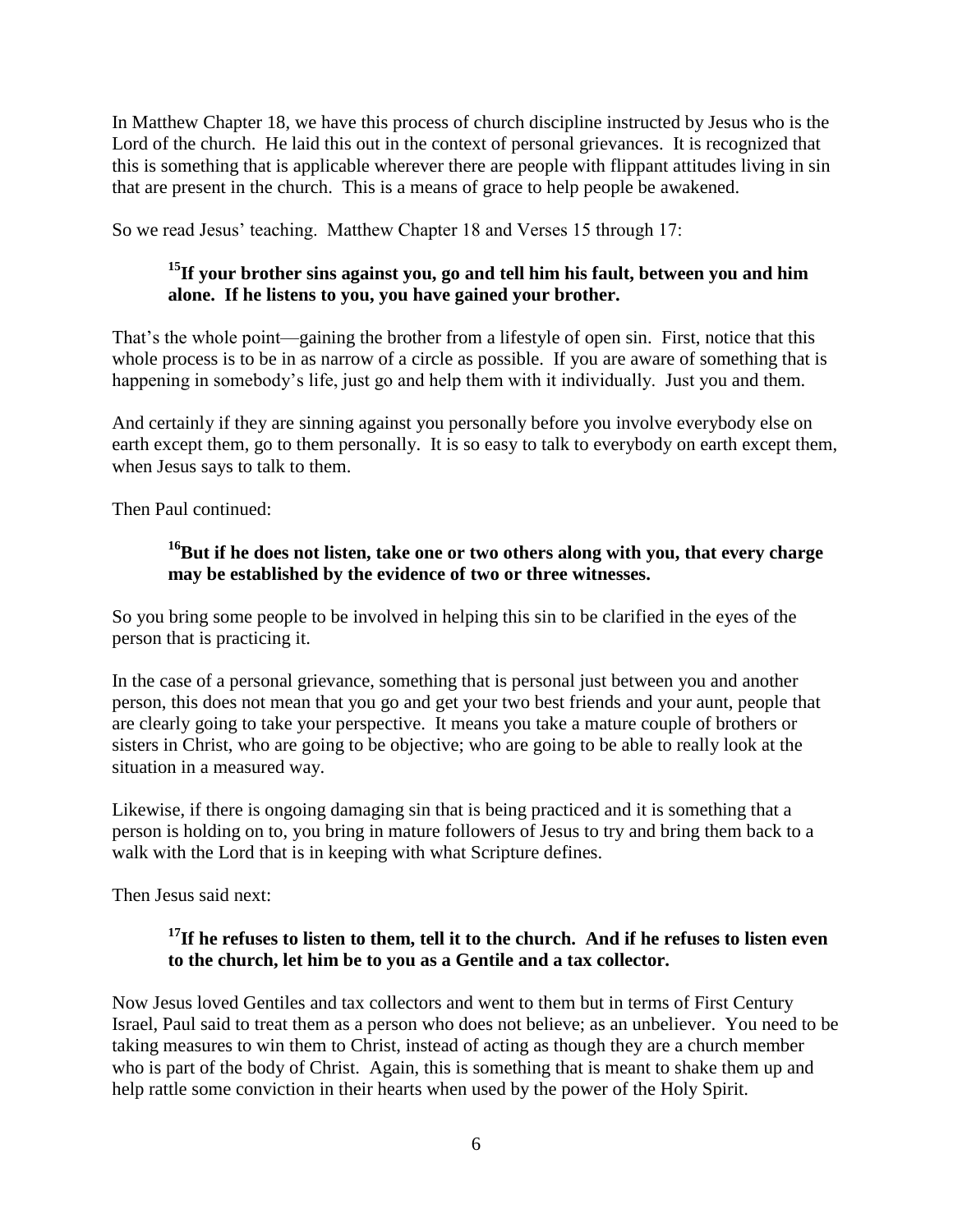Brothers and sisters, let's understand that not every sin is to be subject to church discipline. Furthermore, I will say not even every struggle with sin is to be brought for church discipline. I think this is probably the case that for all of us there are besetting struggles with sin.

You can read your journal from ten years ago and you will shake your head because you are still struggling with that same sin. It is still a battle. But the idea is that when walking in the Spirit, it is going to be a struggle. This is not the will of the Lord, this goes against the plan of God for my life. Lord, help me with this struggle. Help me. Help me. There is some conviction. There is some sorrow for the sin.

Church discipline is to be applied when there is a situation either in the moral or doctrinal sphere of life where a person is walking in a sinful pattern, feels entitled to it, and says that is just how it is going to be.

Whenever there is this kind of attitude about sin, then the church is going to go through the process of church discipline, even to the point that it leads to excommunication from the church as an act of those who are members of it. That is the will of the Lord and all of this is to stir a person back to repentance.

We need to some sobriety in view of ongoing sin among church members. This is what the Scripture is calling us to. First of all, it is for the good of the person who is living in sin, that they might be brought back into the path of blessing and obedience to the Lord,

We continue and we see that there is another reason why church discipline takes place. It is for:

#### **2. The overall good of the church community (5:6-8)**

Wherever sin is left unchecked, it has the tendency to spread. That is what Paul addressed as we continue in what is here in this chapter. Paul said:

#### **<sup>6</sup>Your boasting is not good. Do you not know that a little leaven leavens the whole lump?**

Don't you know that, the Apostle Paul said. Leaven was an ingredient in baking that would cause dough to rise. In the ancient world, yeast was not as common as it is now so they would use a little piece of fermented dough from the previous lump of leavened bread.

Then when making the next batch of leavened bread, they would take that little piece of fermented dough and mix it into the new dough they were making. They would then leave the dough overnight so that the microbes in the fermented piece would spread throughout the new lump and it would expand.

The churches boasting was not good!

# **<sup>6</sup>…Do you not know that a little leaven leavens the whole lump?**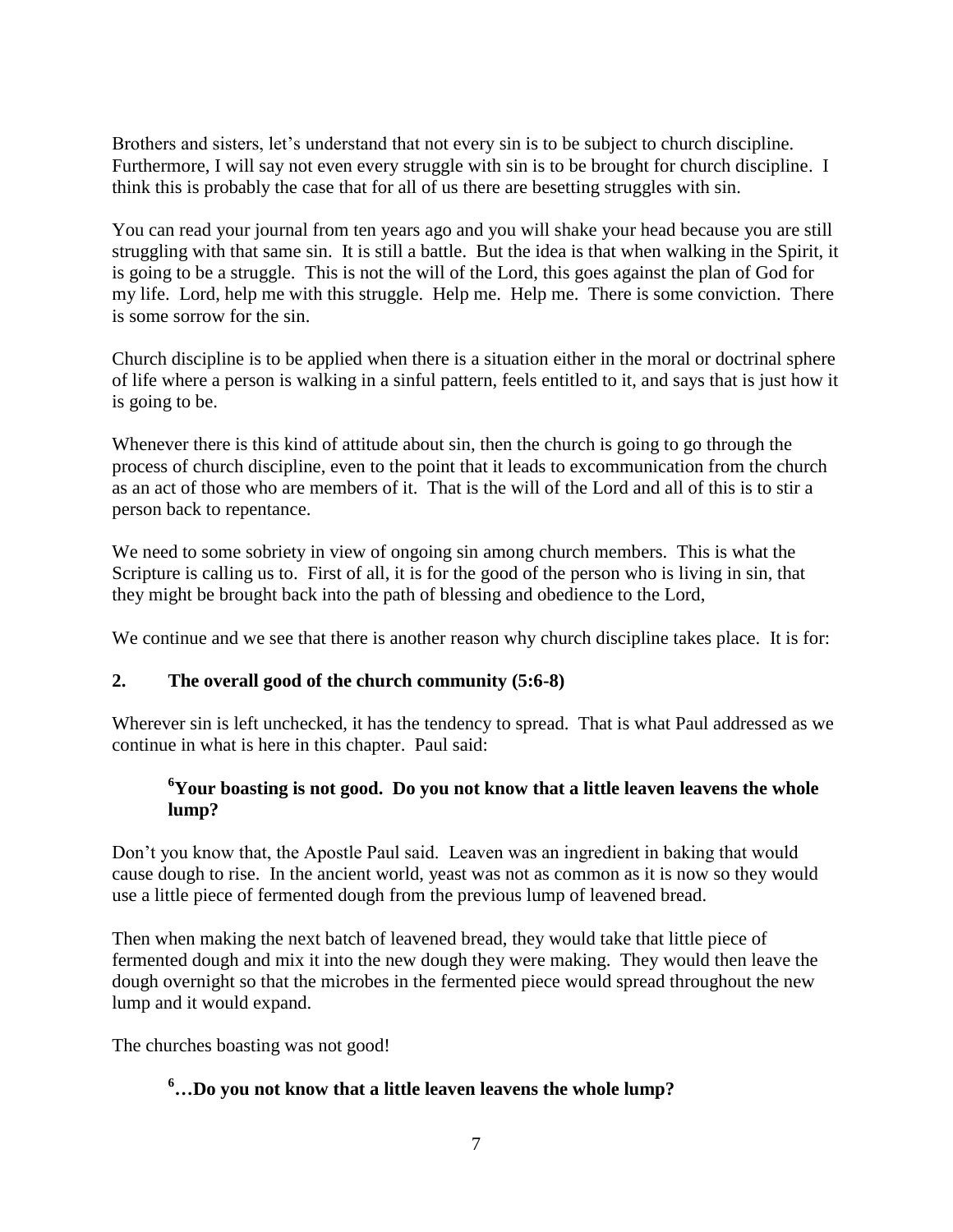It spreads and it effects everything. Throughout the pages of the Old Testament, leaven is always pictured as moral evil. It is a picture of how small pieces of sin can spread and alter things very quickly, so it must be removed from a congregation before it has this kind of influence.

One of the obvious dangers of sin left unchecked in the local church is that when sin is allowed and tolerated in the lives of some, it may loosen the inhibitions that are within others in the body of Christ. That is just the nature of the deceptiveness of sin within us and the ongoing hold that it can have.

Other members see this and might say they are involved in that immoral relationship that is not in keeping the ways of the Lord, and they are not getting checked for it so that might suddenly loosen the restraints on other people as well. Then sin begins to proliferating throughout the body of Christ.

It could be that there is a doctrinal error that is tolerated and others get influenced by it. So it enters into the thinking of more than just the one, but then also into the thinking of many others as well. When there is a pattern of behavior in open sin that should not be allowed, it can lead also to disillusionment throughout the people of God, wondering what in the world is happening.

One of the besetting sins of many Christians in churches is the tongue. Speech. So that people start talking in ways that are not godly, not of the Spirit but of the flesh. There can be gossip. There can be bitter talk. There can be all kinds of things that happen, so Paul said:

# **<sup>6</sup>…Do you not know that a little leaven leavens the whole lump?**

Whenever there is open sin, it has to be dealt with. This is what we see Paul saying. Then he continued in this text.

#### **<sup>6</sup>…Do you not know that a little leaven leavens the whole lump? <sup>7</sup>Cleanse out the old leaven that you may be a new lump, as you really are unleavened. For Christ, our Passover lamb, has been sacrificed. <sup>8</sup>Let us therefore celebrate the festival, not with the old leaven, the leaven of malice and evil, but with the unleavened bread of sincerity and truth.**

Reading this, some understand that Paul may have been writing this book of I Corinthians sometime in early Spring when the Passover Feast with its conjoined feast of The Feast of the Unleavened Bread was approaching.

Paul was saying, Hey, there is this situation in your church. Deal with this situation, and deal with it swiftly so that you can worship and have this time of celebration in freedom. What we see here is that either way, the picture of the Passover Feast is used to illustrate Christ and the church.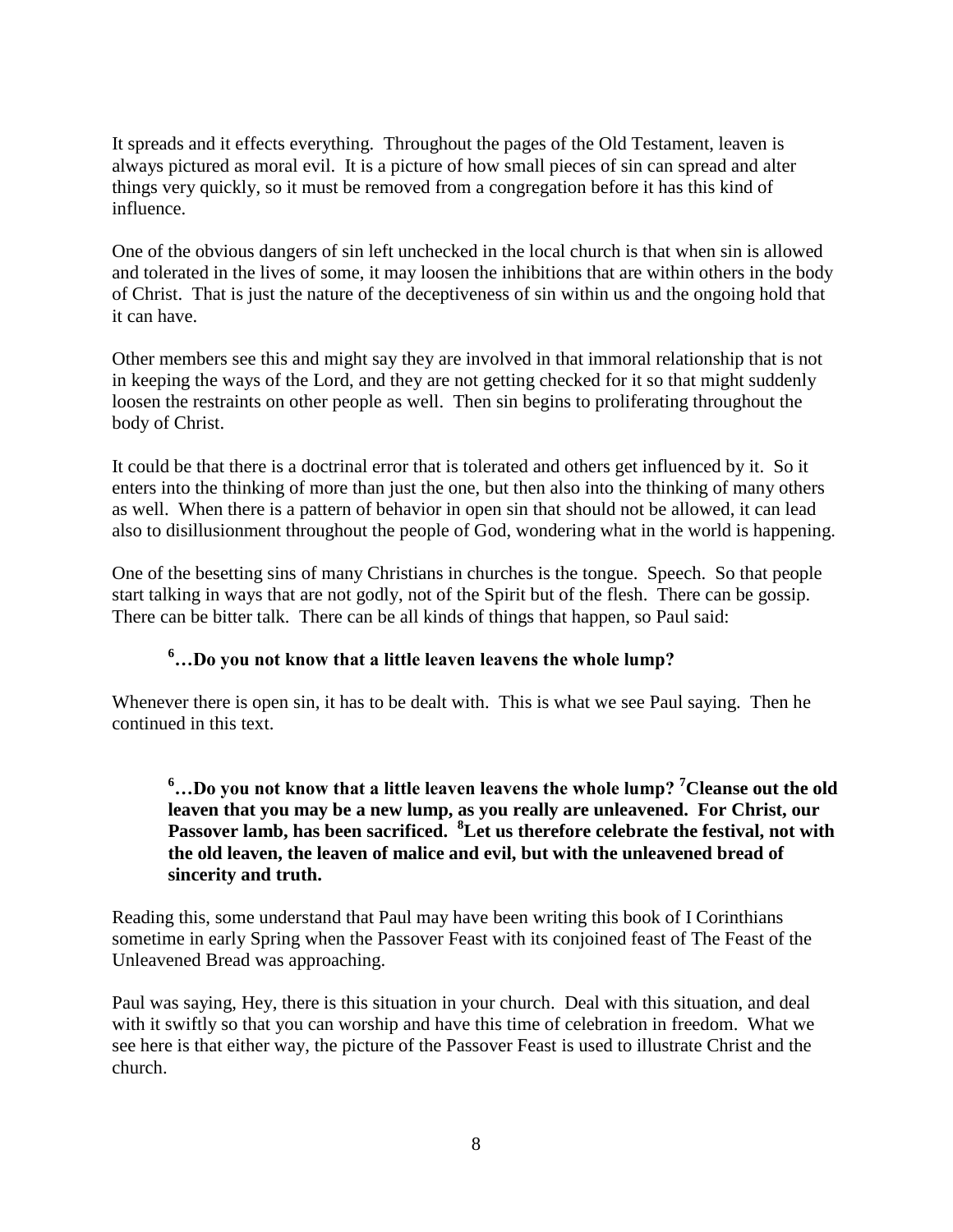Christ has His part and He has given us a part as well. When we think about the Passover Feast, Christ is the Passover Lamb who has shed His blood to deliver His people from slavery; to bring them out impending death. That is Christ.

Then, according to this, we are the unleavened bread that the people made in haste as they were departing from Egypt. We are to be the humble, nourishing, spiritual community containing the life of Christ within us. Do you see that in this text? Christ is the Lamb. We are the bread.

Brothers and sisters, Christ has clearly done the work of redemption in shedding His blood so that we can be delivered from slavery to sin. Now Christ has this ongoing work in our lives, in our church. Remember it is never that Christ did His part, now let's do ours.

Yes, there is an element of our involvement. We do obey but it is always Christ who is producing and working for that obedience and the growth within us. We think of Christ as the Good Physician, we also must think of Christ as the Master Baker because He is forming us to be like unleavened bread, simple, genuine, unpretentious, nourishing, and life-giving.

In order for this to happen, sin must be taken seriously in the local church because if it is not taken seriously, then people can consume things that are not life-giving. It will be the exact opposite. This is the work of Christ. This is what He is doing. He is seeking to keep us in the will of God, walking in obedience to the Scriptures by the power of His grace that we might truly be a nourishing community.

The point that Paul is making here in this text is that when this happens, worship in the church is reinvigorated. Let us celebrate the festival, Paul said. Get the old toxins of leaven removed so that new spiritual energy and life can be experienced in the church.

How many of you remember that we had a guest speaker about two weeks ago, Steve Sturz. He gave us a very thoughtful discussion of Psalm 4. I appreciate the feedback that I have been receiving about that message.

However, there was a part in his message where he talked about a very difficult year that Bethel Grace had in 2003. I didn't know he was going to say that, but I'm so thankful that he did. There was such honesty and humility and transparency and in his words with which I agree, he said that there was wolf in sheep's clothing that needed to be removed from Bethel Grace.

2003 was a difficult year. It really got difficult moving into the holiday season because that is when things began really rising up. I remember at Thanksgiving and Christmas that year, it was heavy here. And it had to be dealt with, and it was dealt with.

Early 2004, guess what brothers and sisters, Easter came! That was a joyful Easter holiday compared to the Christmas that had just passed. We were able to have freedom in worship because there was heavy-handedness that got dealt with.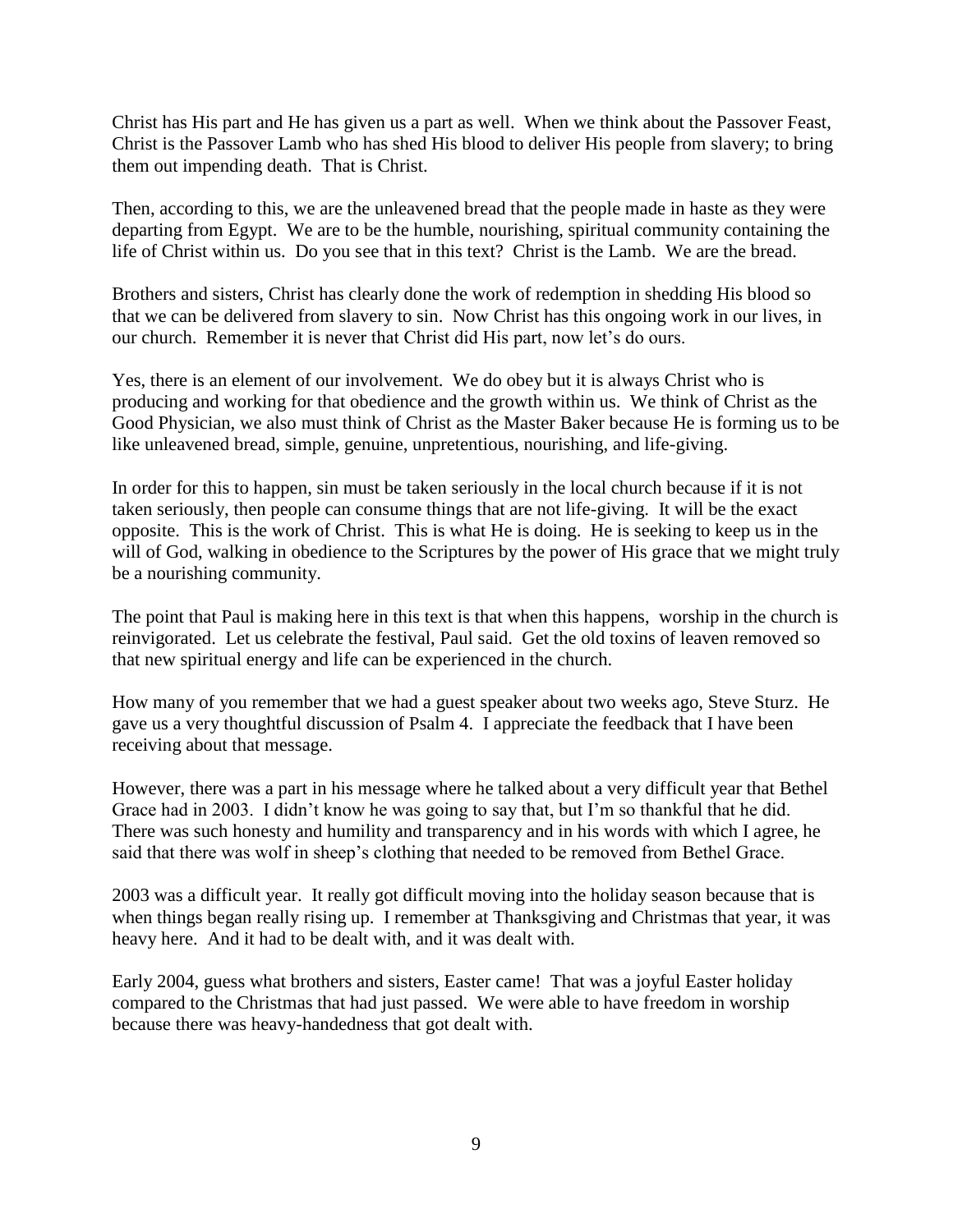This is the kind of point that Paul was making in this text for the vibrancy of the community as a whole. Sin needs to be dealt with. A friend was asking me what the passage was for this morning's message. I said, Okay, put on your seatbelt and pray for me because I am dealing with a challenging portion of Scripture that is on the practice of church disciple.

I confided in that friend to pray that I can just strike the proper balance because historically, there have been so many occasions where vulnerable people were spiritually abused by heavy-handed church leaders, even going back into the colonial time. This friend had just read a book about that, where abusive things took place under the guise of church leadership. We don't want that!

On the other hand, you see that there are people that are involved in so-called Christian organizations that are abusers, and nobody is keeping them in check. Where the grace of the Holy Spirit is at work for the deliverance of such a person who is having this kind of an abusive pattern and effect on others, and for the good and the freedom of the whole church, sin needs to be dealt with. We need to pray that the Lord will give us power and grace from the Holy Spirit to see it through when it becomes necessary.

A few abiding applications. First,

# **1. Let's watch over one another with brotherly love.**

Listen to these verses from Hebrews Chapter 3 and Verses 12 and 13:

## **<sup>12</sup>Take care, brothers, lest there be in any of you an evil, unbelieving heart, leading you to fall away from the living God. <sup>13</sup>But exhort one another every day, as long as it is called "today," that none of you may be hardened by the deceitfulness of sin.**

We need to be watching over one another. We need to ask each other about struggles with sin. We ought to know where we are having difficulties, especially in circles of fellowship that need to be taking place throughout the church, that we might be watching over one another in brotherly love, so that it never has to come to that point of excommunication. We don't want that.

The second abiding application is:

#### **2. Let's practice congregational discipline when necessary.**

There are times when it becomes necessary. If it ever becomes necessary, brothers and sisters at Bethel Grace, let's realize it is in the pages of Scripture. It is in the instruction of Jesus for the good of Bethel Grace and its people.

Finally:

# **3. Let's rejoice in the mercy of the Messiah.**

Let's rejoice in Him for the cleansing that He can bring to even the foulest stains.